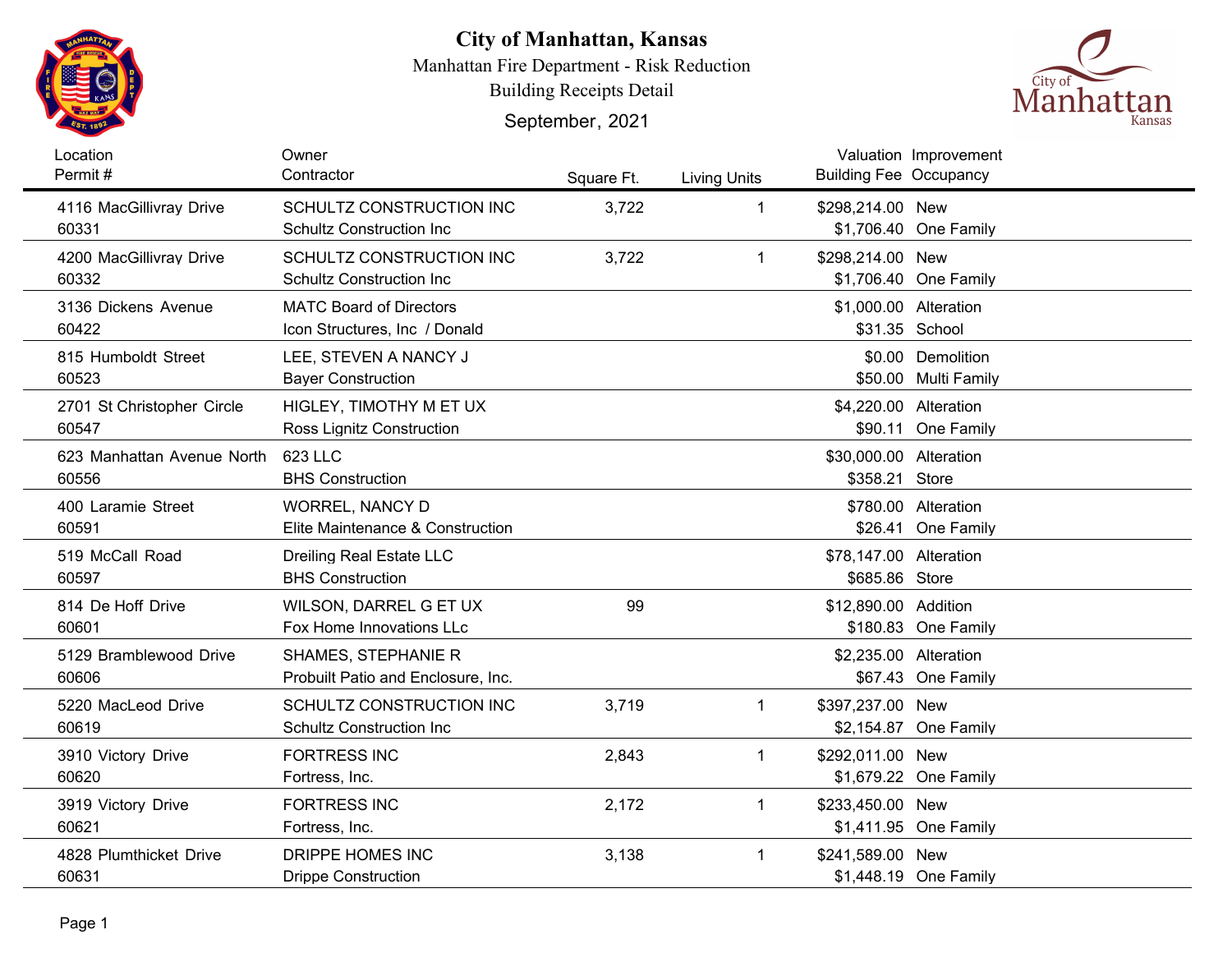

## **City of Manhattan, Kansas**

Manhattan Fire Department - Risk Reduction

Building Receipts Detail

September, 2021



| Location<br>Permit#              | Owner<br>Contractor                                  | Square Ft. | <b>Living Units</b> | <b>Building Fee Occupancy</b>                  | Valuation Improvement                     |
|----------------------------------|------------------------------------------------------|------------|---------------------|------------------------------------------------|-------------------------------------------|
| 1427 Leavenworth Street<br>60633 | GIBSON, JANE J<br>D&I Repair, Inc.                   |            |                     | \$5,000.00 Alteration                          | \$90.11 One Family                        |
| 2201 Lawrence Road<br>60635      | BOECKMAN, RYAN J & ALYSHA<br>Re:Done                 |            |                     | \$2,820.00 Alteration                          | \$67.43 One Family                        |
| 1822 Fairchild Avenue<br>60641   | GAZAWAY, JASON D MAGGIE J<br>GAZAWAY, JASON          |            |                     |                                                | \$200.00 Alteration<br>\$19.00 One Family |
| 2401 Hobbs Drive<br>60642        | COX, RICKY L JENNIFER L COX<br><b>MRJ Remodeling</b> |            |                     | \$25,000.00 Alteration                         | \$316.91 One Family                       |
| 601 3rd Place<br>60645           | Hy-Vee Inc<br><b>BHS Construction</b>                |            |                     | \$3,000,000.00 Alteration<br>\$10,443.08 Store |                                           |
| 3905 Erin Circle<br>60652        | GILL, BIKRAM S ET UX<br>Appletech - George Lauppe    |            |                     | \$1,484.00 Alteration                          | \$43.70 One Family                        |
| 2700 Amherst Avenue<br>60653     | <b>ICE Corporation</b><br><b>BHS Construction</b>    | 2,541      |                     | \$349,286.00 New                               | \$1,937.43 Office Building                |
| 1918 Judson Street<br>60674      | <b>WORLD BUSINESS FINANCIAL</b><br>LOVETT, SCOTT     |            |                     |                                                | \$400.00 Alteration<br>\$19.00 One Family |
| 1532 College Avenue<br>60676     | Collegiate Villa LLC<br>Prime Built, LLC             |            |                     | \$15,000.00 Alteration                         | \$203.51 Residential Accessory            |
| 1721 Kenmar Drive<br>60678       | COCHRAN, MICHAEL SUSAN<br>COCHRAN, MICHAEL           |            |                     | \$2,000.00 Alteration                          | \$56.05 One Family                        |
| 921 Waxwing Drive<br>60679       | <b>FREY PROPERTY</b><br>The Homebuilders (Carol &    | 2,227      | $\mathbf{1}$        | \$232,255.00 New                               | \$1,407.42 One Family                     |
| 1001 Waxwing Drive<br>60680      | <b>FREY PROPERTY</b><br>The Homebuilders (Carol &    | 2,227      | $\mathbf 1$         | \$232,255.00 New                               | \$1,407.42 One Family                     |
| 1013 Waxwing Drive<br>60681      | SHERLEY BUILDERS LLC<br>The Homebuilders (Carol &    |            |                     | \$1,344.00 Alteration                          | \$41.23 One Family                        |
| 2017 Vanesta Place<br>60683      | <b>2017VP LLC</b><br><b>BHS Construction</b>         |            |                     | \$15,000.00 Alteration                         | \$203.51 Non-Residential Misc.            |